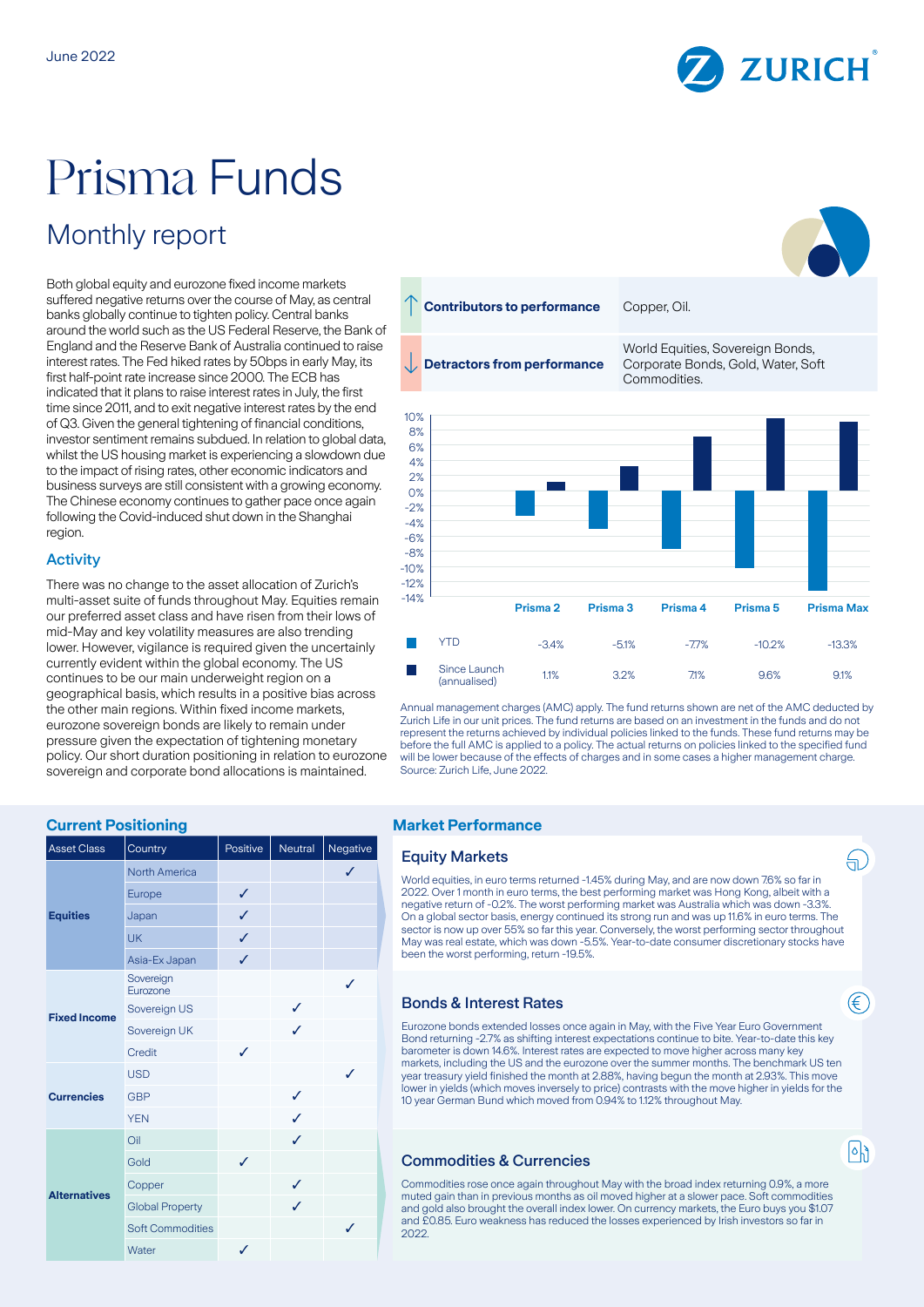# **Prisma** 2

This fund is designed for the more risk averse, defensive investor looking for better returns than cash but who still require capital preservation. The fund has a volatility target of 0.5% - 2% over a rolling 5-year period.



# **Prisma** 3

**AUM**† **: €1,940m\***

This fund is designed for the cautious investor looking for a broadly balanced globally diversified portfolio that is designed to perform throughout differing market conditions. The fund has a volatility target of 2% - 5% over a rolling 5-year period.

# **Asset splits\***

# **The growth of the invested €10,000 since launch**



# **Prisma** 4

**AUM**† **: €2,665m\***

This fund is designed for the growth investor looking for a globally diversified portfolio with an emphasis on long-term capital growth. The fund has a volatility target of 5% - 10% over a rolling 5-year period.

# **Asset splits\***

Equities 52%

Corp Bonds 24%

Gov Bonds 10% Property 9%

# **The growth of the invested €10,000 since launch**

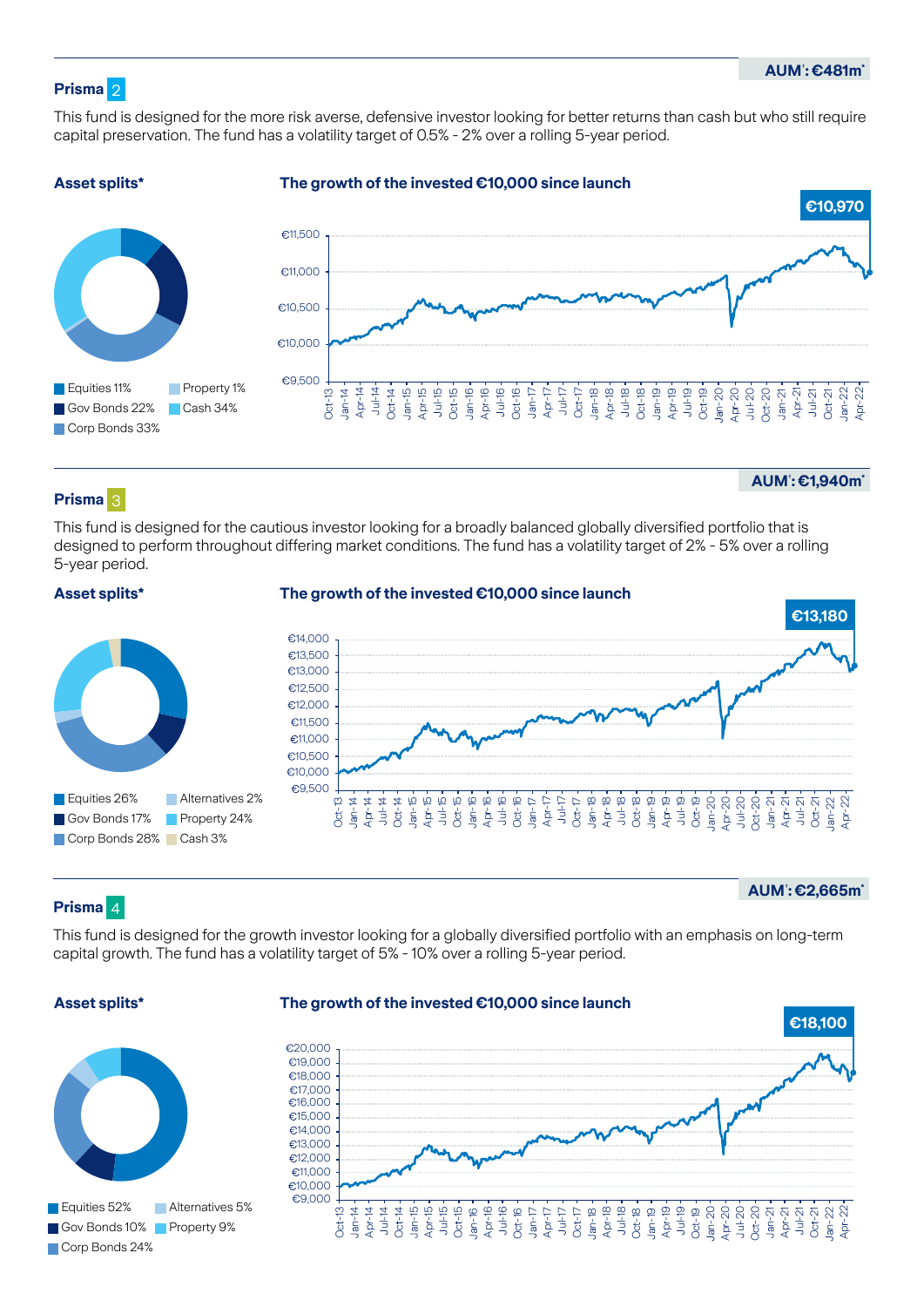# **Prisma** 5

This fund is designed for the investor that is comfortable with a higher level of risk for the potential of higher long-term investment returns. The fund has a volatility target of 10% - 15% over a rolling 5-year period.



# **Prisma** Max

**Asset splits\***

**AUM**† **: €160m\***

This fund is designed for the investor that is comfortable with considerable investment risk for the potential of very high long-term investment returns.



# **Equity and Alternatives splits**

The following charts denote our positions within the specific equity and alternative asset classes. These positions are consistent across each of the funds but the weighting is adjusted in accordance with the relevant asset class split across each fund.